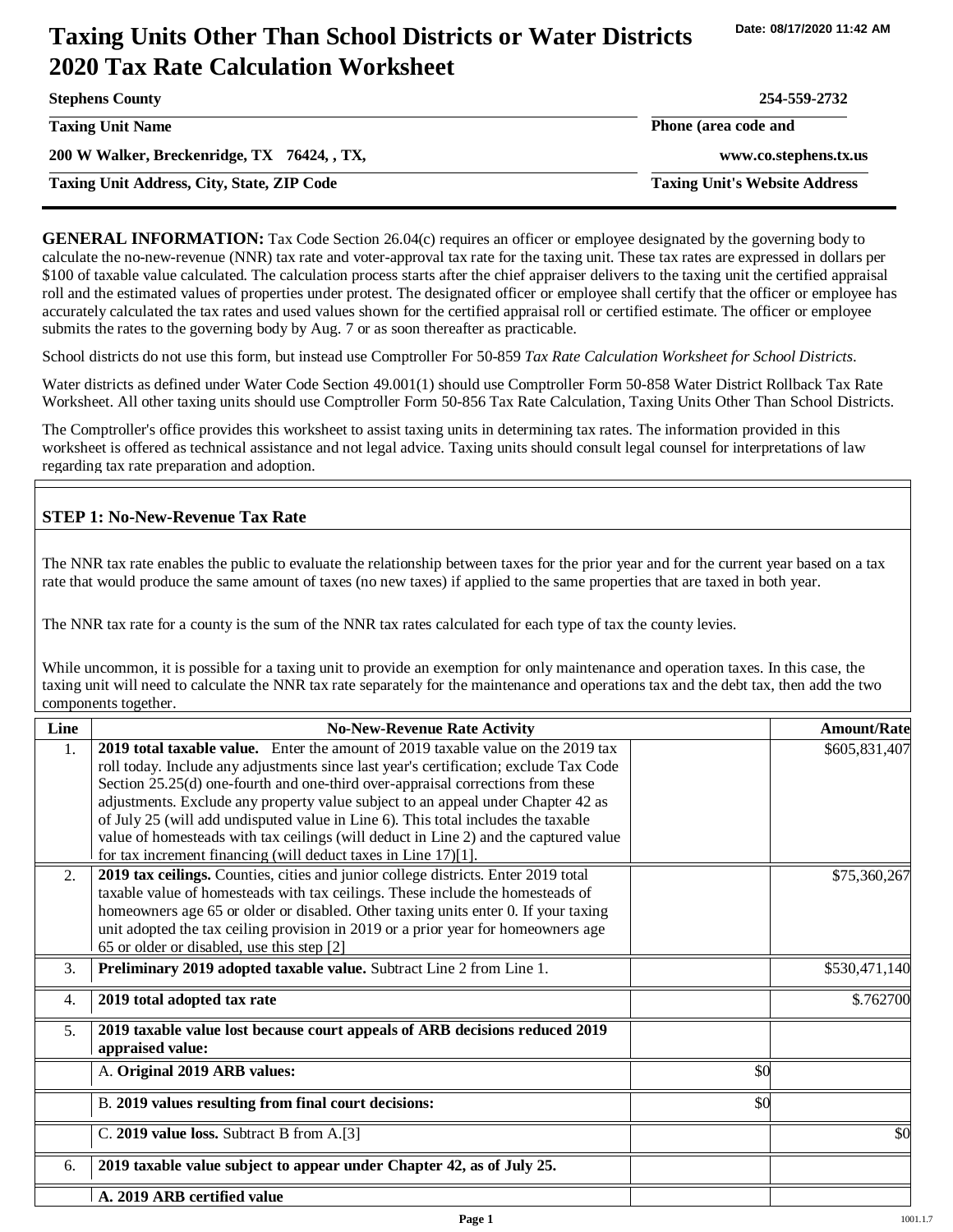| Line | <b>No-New-Revenue Rate Activity</b>                                                                                                                                                                                                                                                                                                                                                                                                                                                |               | <b>Amount/Rate</b> |
|------|------------------------------------------------------------------------------------------------------------------------------------------------------------------------------------------------------------------------------------------------------------------------------------------------------------------------------------------------------------------------------------------------------------------------------------------------------------------------------------|---------------|--------------------|
|      |                                                                                                                                                                                                                                                                                                                                                                                                                                                                                    | $\Omega$      |                    |
|      | B. 2019 disputed value                                                                                                                                                                                                                                                                                                                                                                                                                                                             | $\Omega$      |                    |
|      | C. 2019 undisputed value. Subtract B from A [4]                                                                                                                                                                                                                                                                                                                                                                                                                                    |               |                    |
| 7.   | 2019 Chapter 42-related adjusted values. Add Line 5 and 6                                                                                                                                                                                                                                                                                                                                                                                                                          |               |                    |
| 8.   | 2019 taxable value, adjusted for court-ordered reductions. Add Line 3 and Line<br>$\tau$                                                                                                                                                                                                                                                                                                                                                                                           |               | \$530,471,140      |
| 9.   | 2019 taxable value of property in territory the taxing unit deannexed after Jan.<br>1, 2019. Enter the 2019 value of property in deannexed territory.[5]                                                                                                                                                                                                                                                                                                                           |               | \$0                |
| 10.  | 2019 taxable value lost because property first qualified for an exemption in<br>2020. If the taxing unit increased an original exemption, use the difference between<br>the original exempted amount and the increased exempted amount. Do not include<br>value lost due to freeport, goods-in-transit, temporary disaster exemptions. Note<br>that lowering the amount or percentage of an existing exemption in 2020 does not<br>create a new exemption or reduce taxable value. |               |                    |
|      | A. Absolute exemptions. Use 2019 market value:                                                                                                                                                                                                                                                                                                                                                                                                                                     | \$2,123,960   |                    |
|      | <b>B. Partial exemptions.</b> 2020 exemption amount or 2020 percentage exemption<br>times 2019 value:                                                                                                                                                                                                                                                                                                                                                                              | \$869,631     |                    |
|      | C. Value loss. Add A and B.[6]                                                                                                                                                                                                                                                                                                                                                                                                                                                     |               | \$2,993,591        |
| 11.  | 2019 taxable value lost because property first qualified for agricultural<br>appraisal (1-d or 1-d-1), timber appraisal, recreational/scenic appraisal or<br>public access airport special appraisal in 2020. Use only properties that qualified<br>in 2020 for the first time; do not use properties that qualified in 2019.                                                                                                                                                      |               |                    |
|      | A. Use 2019 market value:                                                                                                                                                                                                                                                                                                                                                                                                                                                          | \$303,900     |                    |
|      | B. 2020 productivity or special appraised value:                                                                                                                                                                                                                                                                                                                                                                                                                                   | \$24,260      |                    |
|      | C. Value loss. Subtract B from A. [7]                                                                                                                                                                                                                                                                                                                                                                                                                                              |               | \$279,640          |
| 12.  | Total adjustments for lost value. Add Lines 9, 10C and 11C.                                                                                                                                                                                                                                                                                                                                                                                                                        |               | \$3,273,231        |
| 13.  | Adjusted 2019 taxable value. Subtract Line 12 from Line 8                                                                                                                                                                                                                                                                                                                                                                                                                          |               | \$527,197,909      |
| 14.  | Adjusted 2019 taxes. Multiply Line 4 by Line 13 and divide by \$100                                                                                                                                                                                                                                                                                                                                                                                                                |               | \$4,020,938        |
| 15.  | Taxes refunded for years preceding tax year 2019. Enter the amount of taxes<br>refunded by the district for tax years preceding tax year 2019. Types of refunds<br>include court decisions, Tax Code Section 25.25(b) and (c) corrections and Tax<br>Code Section 31.11 payment errors. Do not include refunds for tax year 2019. This<br>line applies only to tax years preceding tax year 2019. [8]                                                                              |               | \$39,298           |
| 16.  | Taxes in tax increment financing (TIF) for tax year 2019 Enter the amount of<br>taxes paid into the tax increment fund for a reinvestment zone as agreed by the<br>taxing unit. If the taxing unit has no 2020 captured appraised value in Line 18D,<br>enter $0. [9]$                                                                                                                                                                                                             |               | \$0                |
| 17.  | Adjusted 2019 levy with refunds and TIF adjustment. Add Lines 14, and 15,<br>subtract Line 16. [10]                                                                                                                                                                                                                                                                                                                                                                                |               | \$4,060,236        |
| 18.  | Total 2020 taxable value on the 2020 certified appraisal roll today. This value<br>includes only certified values or certified estimate of values and includes the total<br>taxable value of homesteads with tax ceilings (will deduct in Line 20). These                                                                                                                                                                                                                          |               |                    |
|      | homesteads include homeowners age 65 or older or disabled.[11]<br><b>A.Certified values</b>                                                                                                                                                                                                                                                                                                                                                                                        | \$559,688,399 |                    |
|      | B. Counties Include railroad rolling stock values certified by the Comptroller's                                                                                                                                                                                                                                                                                                                                                                                                   | \$824,767     |                    |
|      | office                                                                                                                                                                                                                                                                                                                                                                                                                                                                             |               |                    |
|      | C. Pollution control and energy storage system exemption Deduct the value of<br>property exempted for the current tax year for the first time as pollution control or<br>energy storage system property                                                                                                                                                                                                                                                                            | \$0           |                    |
|      | <b>D. Tax increment financing</b> Deduct the 2020 captured appraised value of<br>property taxable by a taxing unit in a tax increment financing zone for which the<br>2020 taxes<br>will be deposited into the tax increment fund. Do not include any new property                                                                                                                                                                                                                 | \$0           |                    |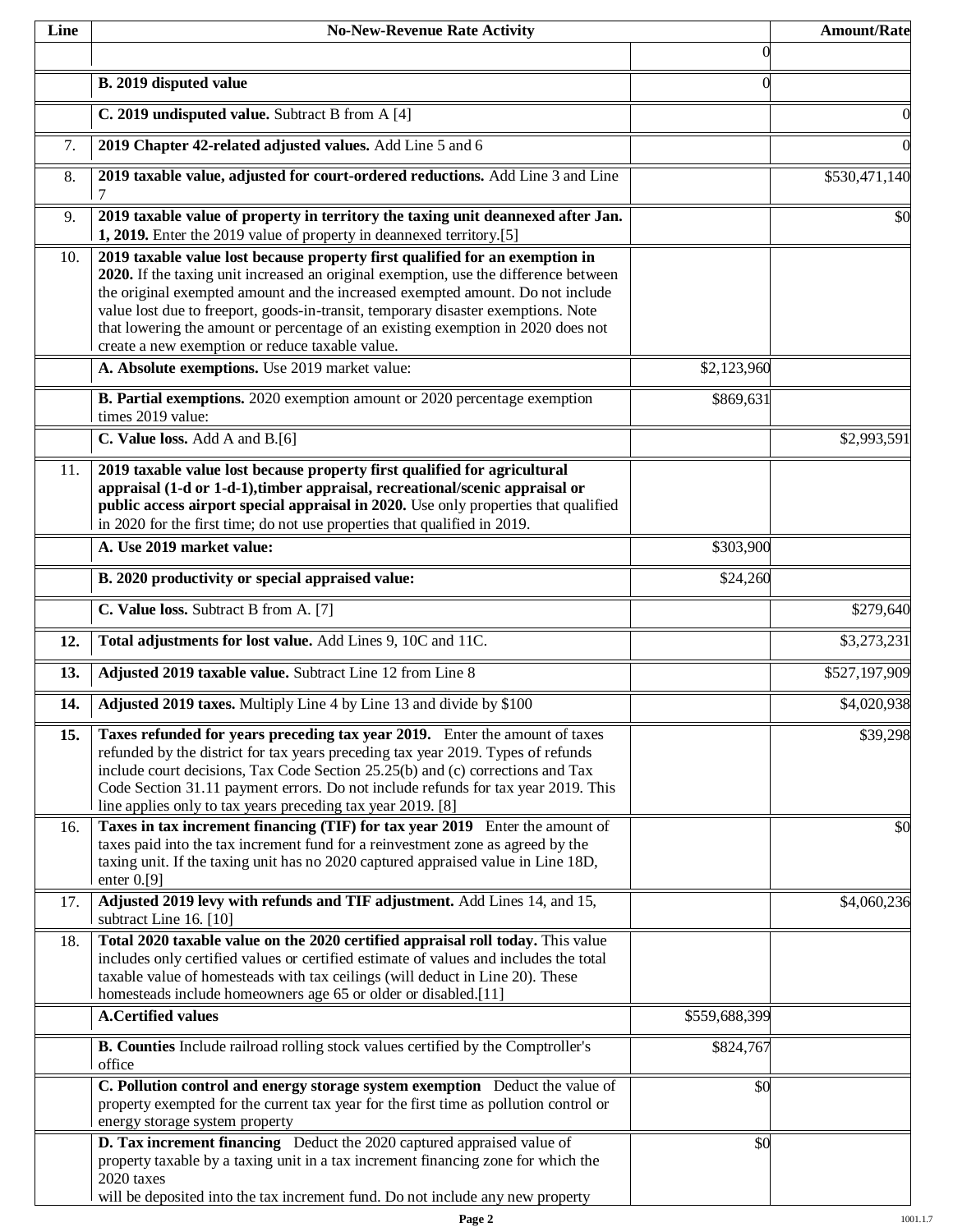| Line | <b>No-New-Revenue Rate Activity</b>                                                                                                                                                                                                                                                                                                                                                                                                                                                                                                                                                                                                                                                                                                                    |                            |     | <b>Amount/Rate</b> |
|------|--------------------------------------------------------------------------------------------------------------------------------------------------------------------------------------------------------------------------------------------------------------------------------------------------------------------------------------------------------------------------------------------------------------------------------------------------------------------------------------------------------------------------------------------------------------------------------------------------------------------------------------------------------------------------------------------------------------------------------------------------------|----------------------------|-----|--------------------|
|      | E. Total 2020 value Add A and B, then subtract C and D                                                                                                                                                                                                                                                                                                                                                                                                                                                                                                                                                                                                                                                                                                 |                            |     | \$560,513,166      |
| 19.  | Total value of properties under protest or not included on certified appraisal<br>roll. [13]                                                                                                                                                                                                                                                                                                                                                                                                                                                                                                                                                                                                                                                           |                            |     |                    |
|      | A. 2020 taxable value of properties under protest The chief appraiser certifies a<br>list of properties still under ARB protest. The list shows the appraisal district's<br>value and the taxpayer's claimed value, if any, or an estimate of the value if the<br>taxpayer wins. For each of the properties under protest, use the lowest of these<br>values. Enter the total value under protest [14]                                                                                                                                                                                                                                                                                                                                                 |                            | \$0 |                    |
|      | B. 2020 value of properties not under protest or included on certified appraisal<br>roll. The chief appraiser gives taxing units a list of those taxable properties that the<br>chief appraiser knows about but are not included in the appraisal roll certification.<br>These properties also are not on the list of properties that are still under protest. On<br>this list of properties, the chief appraiser includes the market value, appraised value<br>and exemptions for the preceding year and a reasonable estimate of the market<br>value, appraised value and exemptions for the current year. Use the lower market,<br>appraised or taxable value (as appropriate). Enter the total value of property not on<br>the certified roll.[15] |                            | \$0 |                    |
|      | C. Total value under protest or not certified. Add A and B.                                                                                                                                                                                                                                                                                                                                                                                                                                                                                                                                                                                                                                                                                            |                            |     | \$0                |
| 20.  | 2020 tax ceilings. Counties, cities and junior colleges enter 2020 total taxable value<br>of homesteads with tax ceilings. These include the homesteads of homeowners age<br>65 or older or disabled. Other taxing units enter 0. If your taxing unit adopted the<br>tax ceiling provision in 2019 or a prior year for homeowners age 65 or older or<br>disabled, use this step. [16]                                                                                                                                                                                                                                                                                                                                                                  |                            |     | \$79,012,399       |
| 21.  | 2020 total taxable value. Add Lines 18E and 19C. Subtract Line 20C. [17]                                                                                                                                                                                                                                                                                                                                                                                                                                                                                                                                                                                                                                                                               |                            |     | \$481,500,767      |
| 22.  | Total 2020 taxable value of properties in territory annexed after Jan. 1, 2019.<br>Include both real and personal property. Enter the 2020 value of property in<br>territory annexed. [18]                                                                                                                                                                                                                                                                                                                                                                                                                                                                                                                                                             |                            |     | \$0                |
| 23.  | Total 2020 taxable value of new improvements and new personal property<br>located in new improvements. New means the item was not on the appraisal roll in<br>2019. An improvement is a building, structure, fixture or fence erected on or affixed<br>to land. New additions to existing improvements may be included if the appraised<br>value can be determined. New personal property in a new improvement must have<br>been brought into the taxing unit after Jan. 1, 2019 and be located in a new<br>improvement. New improvements do include property on which a tax abatement<br>agreement has expired for 2020. [19]                                                                                                                         |                            |     | \$5,031,680        |
| 24.  | Total adjustments to the 2020 taxable value. Add Lines 22 and 23.                                                                                                                                                                                                                                                                                                                                                                                                                                                                                                                                                                                                                                                                                      |                            |     | \$5,031,680        |
| 25.  | Adjusted 2020 taxable value. Subtract Line 24 from Line 21.                                                                                                                                                                                                                                                                                                                                                                                                                                                                                                                                                                                                                                                                                            |                            |     | \$476,469,087      |
| 26.  | 2020 NNR tax rate. Divide Line 17 by Line 25 and multiply by \$100. [20]                                                                                                                                                                                                                                                                                                                                                                                                                                                                                                                                                                                                                                                                               |                            |     | \$.852100/\$100    |
| 27.  | <b>COUNTIES ONLY.</b> Add together the NNR tax rates for each type of tax the<br>county levies. The total is the 2020 county NNR tax rate [21]                                                                                                                                                                                                                                                                                                                                                                                                                                                                                                                                                                                                         |                            |     | \$.852100/\$100    |
|      | [1]Tex. Tax Code Section                                                                                                                                                                                                                                                                                                                                                                                                                                                                                                                                                                                                                                                                                                                               | [2]Tex. Tax Code Section   |     |                    |
|      | [3]Tex. Tax Code Section                                                                                                                                                                                                                                                                                                                                                                                                                                                                                                                                                                                                                                                                                                                               | [4] Tex. Tax Code Section  |     |                    |
|      | [5] Tex. Tax Code Section                                                                                                                                                                                                                                                                                                                                                                                                                                                                                                                                                                                                                                                                                                                              | [6] Tex. Tax Code Section  |     |                    |
|      | [7] Tex. Tax Code Section                                                                                                                                                                                                                                                                                                                                                                                                                                                                                                                                                                                                                                                                                                                              | [8] Tex. Tax Code Section  |     |                    |
|      | [9]Tex. Tax Code Section                                                                                                                                                                                                                                                                                                                                                                                                                                                                                                                                                                                                                                                                                                                               | [10]Tex. Tax Code Section  |     |                    |
|      | [11]Tex. Tax Code Section                                                                                                                                                                                                                                                                                                                                                                                                                                                                                                                                                                                                                                                                                                                              | [12] Tex. Tax Code Section |     |                    |

**[13]Tex. Tax Code Section [14]Tex. Tax Code Section** 

**[15]Tex. Tax Code Section [16]Tex. Tax Code Section** 

**[17]Tex. Tax Code Section [18]Tex. Tax Code Section** 

**[19]Tex. Tax Code Section [20]Tex. Tax Code Section** 

**[21]Tex. Tax Code Section**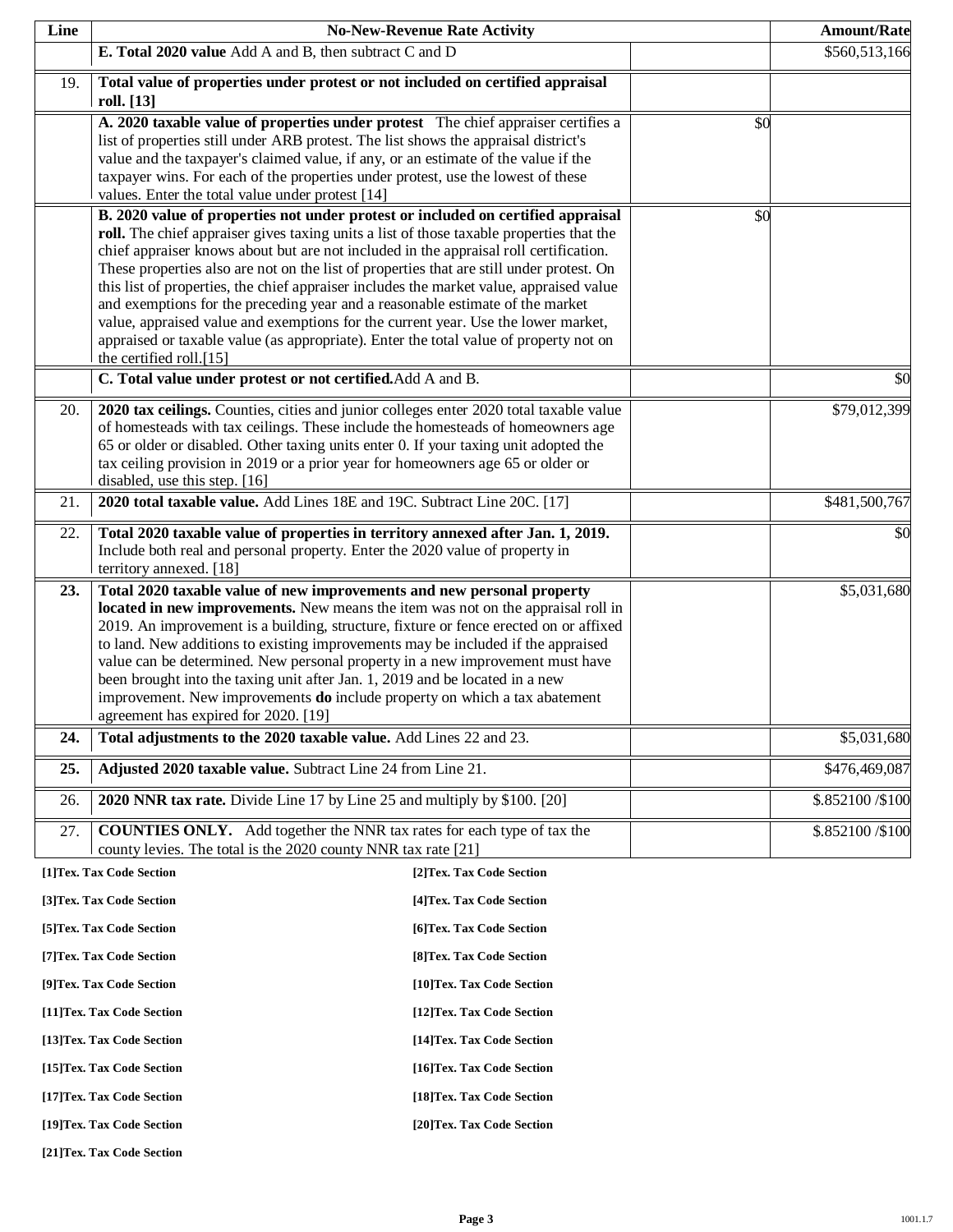### STEP 2: Voter-Approval Tax Rate

The voter-approval tax rate is the highest tax rate that a taxing unit may adopt without holding an election to seek voter approval of the rate. The voter-approval tax rate is split into two separate rates:

1. **Maintenance and Operations (M&O) Tax Rate:** The M&O portion is the tax rate that is needed to raise the same amount of taxes that the taxing unit levied in the prior year plus the applicable percentage allowed by law. This rate accounts for such things as salaries, utilities and day-to-day operations.

2. **Debt Rate:** The debt rate includes the debt service necessary to pay the taxing unit's debt payments in the coming year. This rate accounts for principal and interest on bonds and other debt secured by property tax revenue.

The voter-approval tax rate for a county is the sum of the voter-approval tax rates calculated for each type of tax the county levies. In most cases the voter-approval tax rate exceeds the no-new-revenue tax rate, but occasionally decreases in a taxing unit\_s debt service will cause the NNR tax rate to be higher than the voter-approval tax rate.

| Line | <b>Voter Approval Tax Rate Activity</b>                                                                                                                                                                                                                                                                                                                                                                                                                                                                                                                                                                                                                                        |          | <b>Amount/Rate</b> |
|------|--------------------------------------------------------------------------------------------------------------------------------------------------------------------------------------------------------------------------------------------------------------------------------------------------------------------------------------------------------------------------------------------------------------------------------------------------------------------------------------------------------------------------------------------------------------------------------------------------------------------------------------------------------------------------------|----------|--------------------|
| 28.  | 2019 M&O tax rate. Enter the 2019 M&O tax rate.                                                                                                                                                                                                                                                                                                                                                                                                                                                                                                                                                                                                                                |          | \$.608900          |
| 29.  | 2019 taxable value, adjusted for actual and potential court-ordered<br>adjustments. Enter the amount in Line 8 of the No-New-Revenue Tax Rate<br>Worksheet.                                                                                                                                                                                                                                                                                                                                                                                                                                                                                                                    |          | 530,471,140        |
| 30.  | Total 2019 M&O levy. Multiply Line 28 by Line 29 and divide by \$100                                                                                                                                                                                                                                                                                                                                                                                                                                                                                                                                                                                                           |          | 3,230,038          |
| 31.  | Adjusted 2019 levy for calculating NNR M&O rate.                                                                                                                                                                                                                                                                                                                                                                                                                                                                                                                                                                                                                               |          |                    |
|      | A. 2019 sales tax specifically to reduce property taxes. For cities, counties and<br>hospital districts, enter the amount of additional sales tax collected and spent on<br>M&O expenses in 2019, if any. Other taxing units, enter 0. Counties must exclude<br>any amount that was spent for economic development grants from the amount of<br>sales tax spent                                                                                                                                                                                                                                                                                                                |          |                    |
|      | B. M&O taxes refunded for years preceding tax year 2019. Enter the amount of<br>M&O taxes refunded in the preceding year for taxes before that year. Types of<br>refunds include court decisions, Tax Code Section 25.25(b) and (c) corrections and<br>Tax Code Section 31.11 payment errors. Do not include refunds for tax year 2019.<br>This line applies only to tax years preceding tax year 2019                                                                                                                                                                                                                                                                         | 39,298   |                    |
|      | C. 2019 taxes in TIF: Enter the amount of taxes paid into the tax increment fund<br>for a reinvestment zone as agreed by the taxing unit. If the taxing unit has no 2020<br>captured appraised value in Line 18D, enter 0                                                                                                                                                                                                                                                                                                                                                                                                                                                      | 0        |                    |
|      | D. 2019 transferred function: If discontinuing all of a department, function or<br>activity and transferring it to another taxing unit by written contract, enter the<br>amount spent by the taxing unit discontinuing the function in the 12 months<br>preceding the month of this calculation. If the taxing unit did not operate this<br>function for this 12-month period, use the amount spent in the last full fiscal year in<br>which the taxing unit operated the function. The taxing unit discontinuing the<br>function will subtract this amount in E below. The taxing unit receiving the function<br>will add this amount in E below. Other taxing units enter 0. | $\Omega$ |                    |
|      | E. 2019 M&O levy adjustments. Add A and B, then subtract C. For taxing unit<br>with D, subtract if discontinuing function and add if receiving function                                                                                                                                                                                                                                                                                                                                                                                                                                                                                                                        | 39,298   |                    |
|      | F. Add Line 30 to 31E.                                                                                                                                                                                                                                                                                                                                                                                                                                                                                                                                                                                                                                                         |          | 3,269,336          |
| 32.  | Adjusted 2020 taxable value. Enter the amount in Line 25 of the No-New-<br>Revenue Tax Rate Worksheet.                                                                                                                                                                                                                                                                                                                                                                                                                                                                                                                                                                         |          | 476,469,087        |
| 33.  | 2020 NNR M&O rate (unadjusted) Divide Line 31F by Line 32 and multiply by<br>\$100.                                                                                                                                                                                                                                                                                                                                                                                                                                                                                                                                                                                            |          | 0.6861             |
| 34.  | Rate adjustment for state criminal justice mandate.                                                                                                                                                                                                                                                                                                                                                                                                                                                                                                                                                                                                                            |          |                    |
|      | A. 2020 state criminal justice mandate. Enter the amount spent by a county in<br>the previous 12 months providing for the maintenance and operation cost of<br>keeping<br>inmates in county-paid facilities after they have been sentenced. Do not include any                                                                                                                                                                                                                                                                                                                                                                                                                 | 0        |                    |
|      | <b>B. 2019 state criminal justice mandate</b> Enter the amount spent by a county in the<br>12 months prior to the previous 12 months providing for the maintenance and<br>operation cost of keeping inmates in county-paid facilities after they have been<br>sentenced. Do not include any state reimbursement received by the county for the<br>same purpose. Enter zero if this is the first time the mandate applies                                                                                                                                                                                                                                                       | $\left($ |                    |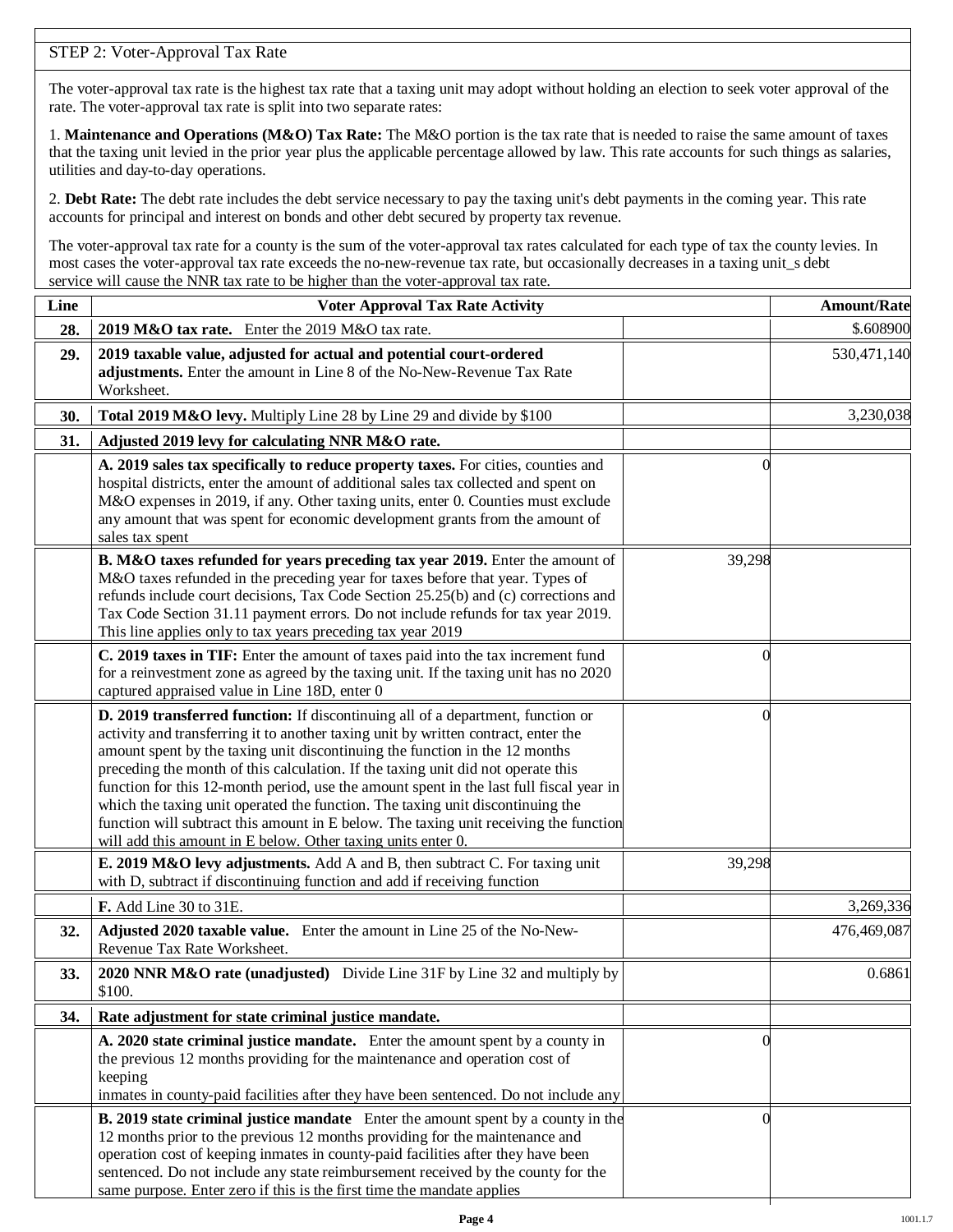| Line | <b>Voter Approval Tax Rate Activity</b>                                                                                                                                                                                                                                                                                                                                                                                                                                                                                                                                                                                                                                                                                                                                                                                                                                                                                                                                                                                                                                   |          | <b>Amount/Rate</b> |
|------|---------------------------------------------------------------------------------------------------------------------------------------------------------------------------------------------------------------------------------------------------------------------------------------------------------------------------------------------------------------------------------------------------------------------------------------------------------------------------------------------------------------------------------------------------------------------------------------------------------------------------------------------------------------------------------------------------------------------------------------------------------------------------------------------------------------------------------------------------------------------------------------------------------------------------------------------------------------------------------------------------------------------------------------------------------------------------|----------|--------------------|
|      | C. Subtract B from A and divide by Line 32 and multiply by \$100                                                                                                                                                                                                                                                                                                                                                                                                                                                                                                                                                                                                                                                                                                                                                                                                                                                                                                                                                                                                          | 0.0000   |                    |
|      | <b>D.</b> Enter the rate calculated in C. If not applicable, enter 0.                                                                                                                                                                                                                                                                                                                                                                                                                                                                                                                                                                                                                                                                                                                                                                                                                                                                                                                                                                                                     |          | 0.0000             |
| 35.  | Rate adjustment for indigent health care expenditures                                                                                                                                                                                                                                                                                                                                                                                                                                                                                                                                                                                                                                                                                                                                                                                                                                                                                                                                                                                                                     |          |                    |
|      | A. 2020 indigent health care expenditures Enter the amount paid by a taxing unit<br>providing for the maintenance and operation cost of providing indigent health care<br>for the period beginning on July 1, 2019 and ending on June 30, 2020, less any state<br>assistance received for the same purpose                                                                                                                                                                                                                                                                                                                                                                                                                                                                                                                                                                                                                                                                                                                                                                |          |                    |
|      | B. 2019 indigent health care expenditures Enter the amount paid by a taxing<br>unit providing for the maintenance and operation cost of providing indigent health<br>care<br>for the period beginning on July 1, 2018 and ending on June 30, 2019, less any state                                                                                                                                                                                                                                                                                                                                                                                                                                                                                                                                                                                                                                                                                                                                                                                                         |          |                    |
|      | C. Subtract B from A and divide by Line 32 and multiply by \$100                                                                                                                                                                                                                                                                                                                                                                                                                                                                                                                                                                                                                                                                                                                                                                                                                                                                                                                                                                                                          | 0.0000   |                    |
|      | D. Enter the rate calculated in C. If not applicable, enter 0.                                                                                                                                                                                                                                                                                                                                                                                                                                                                                                                                                                                                                                                                                                                                                                                                                                                                                                                                                                                                            |          | 0.0000             |
| 36.  | Rate adjustment for county indigent defense compensation                                                                                                                                                                                                                                                                                                                                                                                                                                                                                                                                                                                                                                                                                                                                                                                                                                                                                                                                                                                                                  |          |                    |
|      | A. 2020 indigent defense compensation expenditures Enter the amount paid by<br>a county to provide appointed counsel for indigent individuals for the period<br>beginning on July 1, 2019 and ending on June 30, 2020, less any state grants<br>received by the county for the same purpose                                                                                                                                                                                                                                                                                                                                                                                                                                                                                                                                                                                                                                                                                                                                                                               | 96,296   |                    |
|      | B. 2019 indigent defense compensation expenditures Enter the amount paid by a<br>county to provide appointed counsel for indigent individuals for the period<br>beginning on July 1, 2018 and ending on June 30, 2019, less any state grants<br>received by the county for the same purpose                                                                                                                                                                                                                                                                                                                                                                                                                                                                                                                                                                                                                                                                                                                                                                               | 56,598   |                    |
|      | C. Subtract B from A and divide by Line 32 and multiply by \$100                                                                                                                                                                                                                                                                                                                                                                                                                                                                                                                                                                                                                                                                                                                                                                                                                                                                                                                                                                                                          | 0.0083   |                    |
|      | <b>D.</b> Multiply B by 0.05 and divide by Line 32 and multiply by \$100                                                                                                                                                                                                                                                                                                                                                                                                                                                                                                                                                                                                                                                                                                                                                                                                                                                                                                                                                                                                  | 0.0009   |                    |
|      | <b>E.</b> Enter the lessor of C and D. If not applicable, enter 0.                                                                                                                                                                                                                                                                                                                                                                                                                                                                                                                                                                                                                                                                                                                                                                                                                                                                                                                                                                                                        |          | 0.0009             |
| 37.  | Rate adjustment for county hospital expenditures.                                                                                                                                                                                                                                                                                                                                                                                                                                                                                                                                                                                                                                                                                                                                                                                                                                                                                                                                                                                                                         |          |                    |
|      | A. 2020 eligible county hospital expenditures Enter the amount paid by the<br>county or municipality to maintain and operate an eligible county hospital for the<br>period beginning on July 1, 2019 and ending on June 30, 2020                                                                                                                                                                                                                                                                                                                                                                                                                                                                                                                                                                                                                                                                                                                                                                                                                                          | $\theta$ |                    |
|      | B. 2019 eligible county hospital expenditures Enter the amount paid by the<br>county or municipality to maintain and operate an eligible county hospital for the<br>period                                                                                                                                                                                                                                                                                                                                                                                                                                                                                                                                                                                                                                                                                                                                                                                                                                                                                                | $\theta$ |                    |
|      | C. Subtract B from A and divide by Line 32 and multiply by \$100                                                                                                                                                                                                                                                                                                                                                                                                                                                                                                                                                                                                                                                                                                                                                                                                                                                                                                                                                                                                          | 0.0000   |                    |
|      | <b>D.</b> Multiply B by 0.08 and divide by Line 32 and multiply by $$100$                                                                                                                                                                                                                                                                                                                                                                                                                                                                                                                                                                                                                                                                                                                                                                                                                                                                                                                                                                                                 | 0.0000   |                    |
|      | <b>E.</b> Enter the lessor of C and D, if applicable. If not applicable, enter 0.                                                                                                                                                                                                                                                                                                                                                                                                                                                                                                                                                                                                                                                                                                                                                                                                                                                                                                                                                                                         |          | 0.0000             |
| 38.  | Adjusted 2020 NNR M&O rate. Add Lines 33, 34D, 35D, 36E, and 37E.                                                                                                                                                                                                                                                                                                                                                                                                                                                                                                                                                                                                                                                                                                                                                                                                                                                                                                                                                                                                         |          | 0.6870             |
| 39.  | 2020 voter-approval $M&O$ rate. Enter the rate as calculated by the appropriate<br>scenario below.<br>Special Taxing Unit If the taxing unit qualifies as a special taxing unit, multiply<br>Line 38 by 1.08<br>$-0r-$<br>Other Taxing Unit If the taxing unit does not qualify as a special taxing unit,<br>multiply Line 38 by 1.035.<br>-or-<br>Taxing unit affected by disaster declaration If the taxing unit is located in an area<br>declared as disater area, the governing body may direct the person calculating the<br>voter-approval rate to calculate in the manner provided for a special taxing unit.<br>The taxing unit shall continue to calculate the voter-approval rate in this manner<br>until the earlier of 1) the second year in which total taxable value on the certified<br>appraisal roll exceeds the total taxable value of the tax year in which the disaster<br>occurred, and 2) the third tax year after the tax year in which the disaster occurred.<br>If the taxing unit qualifies under this scenario, multiply Line 38 by 1.08. [27] |          | 0.7110             |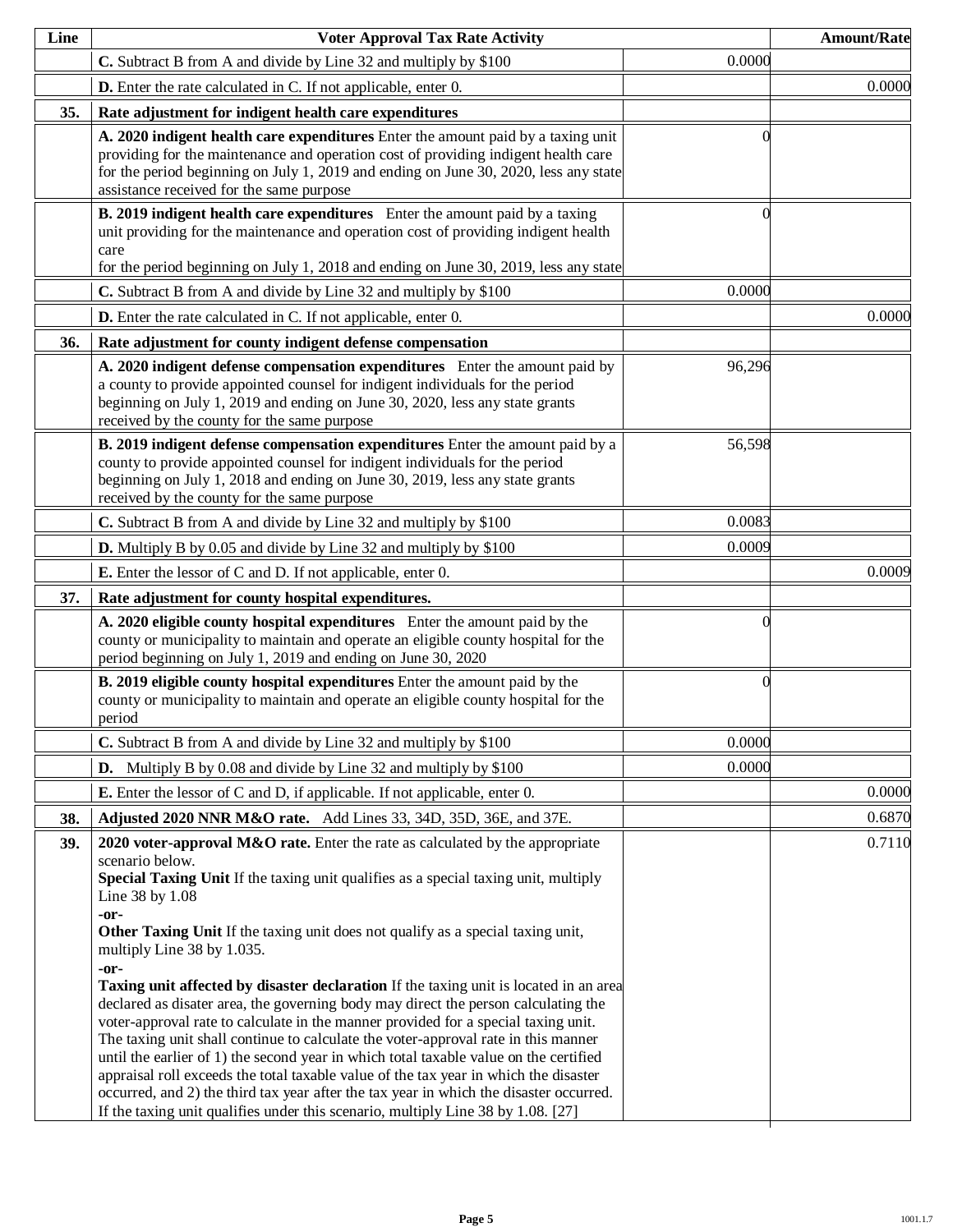| Line | <b>Voter Approval Tax Rate Activity</b>                                                                                                                                                                                                                                                                                                                                             |          | <b>Amount/Rate</b> |
|------|-------------------------------------------------------------------------------------------------------------------------------------------------------------------------------------------------------------------------------------------------------------------------------------------------------------------------------------------------------------------------------------|----------|--------------------|
| 40.  | Total 2020 debt to be paid with property taxes and additional sales tax<br>revenue. Debt means the interest and principal that will be paid on debts that:<br>(1) are paid by property taxes,<br>(2) are secured by property taxes,<br>(3) are scheduled for payment over a period longer than one year, and<br>(4) are not classified in the taxing unit's budget as M&O expenses. |          |                    |
|      | A. Debt also includes contractual payments to other taxing units that have incurred<br>debts on behalf of this taxing unit, if those debts meet the four conditions above.<br>Include only amounts that will be paid from property tax revenue. Do not include<br>appraisal district budget payments.<br>Enter debt amount                                                          | 856,664  |                    |
|      | B. Subtract unencumbered fund amount used to reduce total debt.                                                                                                                                                                                                                                                                                                                     | 316,189  |                    |
|      | C. Subtract certified amount spent from sales tax to reduce debt(enter zero if<br>none)                                                                                                                                                                                                                                                                                             | $\Omega$ |                    |
|      | D. Subtract amount paid from other resources                                                                                                                                                                                                                                                                                                                                        | $\Omega$ |                    |
|      | E. Adjusted debt Subtract B, C and D from A                                                                                                                                                                                                                                                                                                                                         |          | 540,475            |
| 41.  | Certified 2019 excess debt collections Enter the amount certified by the collector.                                                                                                                                                                                                                                                                                                 |          | 112,460            |
| 42.  | Adjusted 2020 debt Subtract Line 41 from Line 40E                                                                                                                                                                                                                                                                                                                                   |          | 428,015            |
| 43.  | 2020 anticipated collection rate.                                                                                                                                                                                                                                                                                                                                                   |          |                    |
|      | A. Enter the 2020 anticipated collection rate certified by the collector                                                                                                                                                                                                                                                                                                            | 91.00    |                    |
|      | <b>B.</b> Enter the 2019 actual collection rate                                                                                                                                                                                                                                                                                                                                     | 91.00    |                    |
|      | C. Enter the 2018 actual collection rate                                                                                                                                                                                                                                                                                                                                            | 90.00    |                    |
|      | D. Enter the 2017 actual collection rate                                                                                                                                                                                                                                                                                                                                            | 91.00    |                    |
|      | <b>E.</b> If the anticipated collection rate in A is lower than actual collection rates in B, C<br>and D, enter the lowest collection rate from B, C and D. If the anticipated rate in A<br>is higher than at least one of the rates in the prior three years, enter the rate from A.<br>Note that the rate can be greater than 100%.                                               |          | 91.00              |
| 44.  | 2020 debt adjusted for collections. Divide Line 42 by Line 43E.                                                                                                                                                                                                                                                                                                                     |          | 470,346            |
| 45.  | 2020 total taxable value. Enter the amount on Line 21 of the No-New-Revenue<br>Tax Rate Worksheet.                                                                                                                                                                                                                                                                                  |          | 481,500,767        |
| 46.  | 2020 debt rate Divide Line 44 by Line 45 and multiply by \$100.                                                                                                                                                                                                                                                                                                                     |          | 0.0976             |
| 47.  | 2020 voter-approval tax rate. Add Line 39 and 46.                                                                                                                                                                                                                                                                                                                                   |          | 0.8086             |
| 48.  | <b>COUNTIES ONLY.</b> Add together the voter-approval tax rate for each type of tax<br>the county levies. The total is the 2020 county voter-approval tax rate.                                                                                                                                                                                                                     |          | 0.8086             |
|      | STEP 3 NNR Tax Rate and Voter-Approval Tax Rate Adjustments for Additional Sales tAx to Reduce Property Taxes                                                                                                                                                                                                                                                                       |          |                    |

Cities, counties and hospital districts may levy a sales tax specifically to reduce property taxes. Local voters by election must approve imposing or abolishing the additional sales tax. If approved, the taxing unit must reduce its NNR and voter-approval tax rates to offset the expected sales tax revenue.

This section should only be completed by a county, city or hospital district that is required to adjust its NNR tax rate and/or voterapproval tax rate because it adopted the additional sales tax.

| Line | <b>Additional Sales and Use Tax Worksheet</b>                                                                                                                                                                                                                                                                                                                                                                                                                                                                                                             | <b>Amount/Rate</b> |
|------|-----------------------------------------------------------------------------------------------------------------------------------------------------------------------------------------------------------------------------------------------------------------------------------------------------------------------------------------------------------------------------------------------------------------------------------------------------------------------------------------------------------------------------------------------------------|--------------------|
| 49.  | Taxable sales. For taxing units that adopted the sales tax in November 2019 or May<br>2020, enter the Comptroller's estimate of taxable sales for the previous four<br>quarters. Estimates of taxable sales may be obtained through the Comptroller's<br>Allocation Historical Summary webpage. Taxing units that adopted the sales tax<br>before November 2019, skip this line.                                                                                                                                                                          |                    |
| 50.  | <b>Estimated sales tax revenue.</b> Counties exclude any amount that is or will be spent<br>for economic development grants from the amount of estimated sales tax revenue.<br>Taxing units that adopted the sales tax in November 2019 or in May 2020.<br>Multiply the amount on Line 49 by the sales tax rate (.01, .005 or .0025, as<br>applicable) and multiply the result by .95[34]<br>-or-<br>Taxing units that adopted the sales tax before November 2019. Enter the sales<br>tax revenue for the previous four quarters. Do not multiply by .95. |                    |

**[37]Tex. Tax Code Section [38]Tex. Tax Code Section**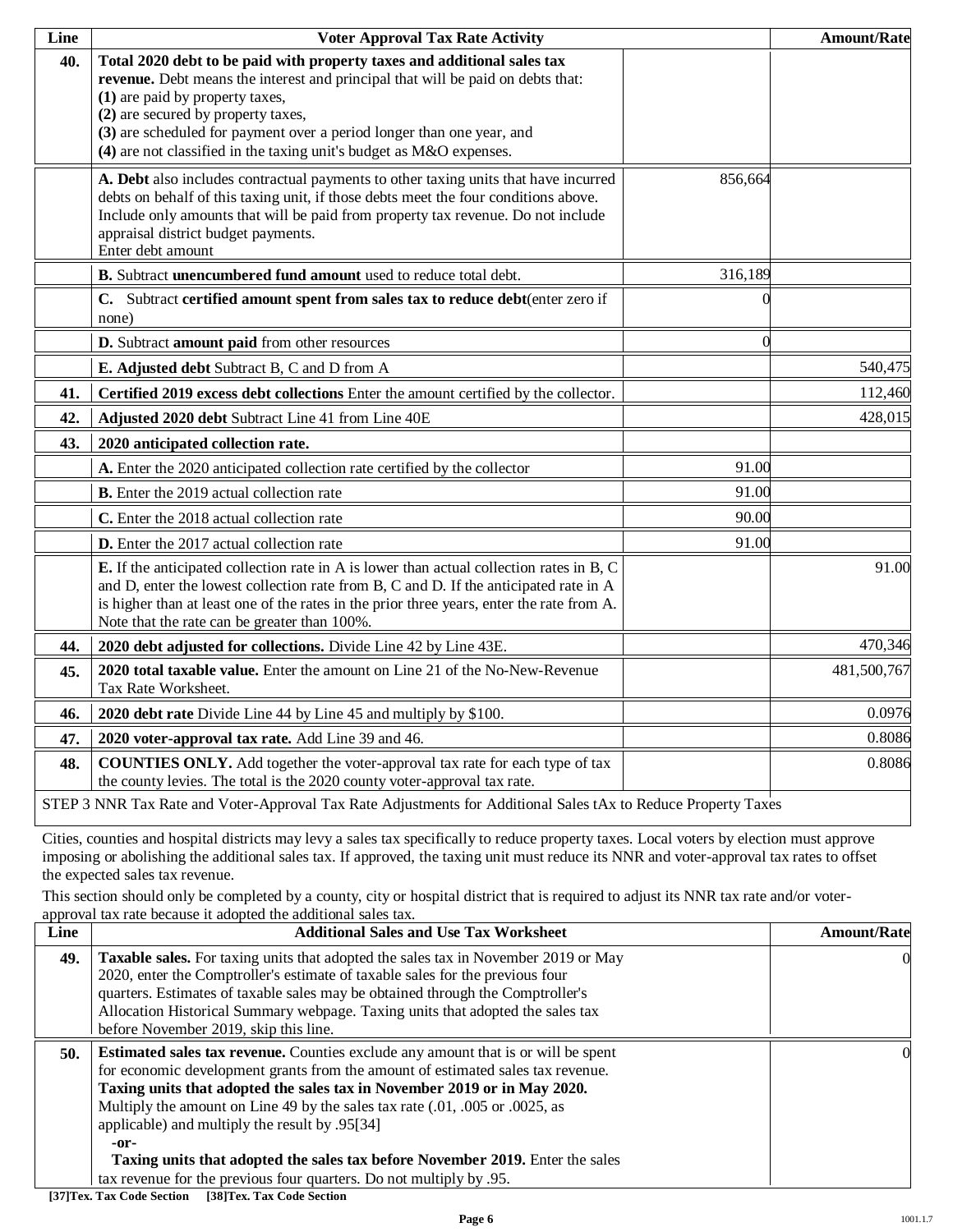| Line | <b>Additional Sales and Use Tax Worksheet</b>                                                                                                                                                                                             | <b>Amount/Rate</b> |
|------|-------------------------------------------------------------------------------------------------------------------------------------------------------------------------------------------------------------------------------------------|--------------------|
| 51.  | <b>2020 total taxable value.</b> Enter the amount from Line 21 of the <i>No-New-Revenue</i><br>Tax Rate Worksheet                                                                                                                         | 481,500,767        |
| 52.  | Sales tax adjustment rate. Divide Line 50 by Line 51 and multiply by \$100.                                                                                                                                                               | 0.0000             |
| 53.  | 2020 NNR tax rate, unadjusted for sales tax.[35] Enter the rate from Line 26 or<br>27, as applicable, on the No-New-Revenue Tax Rate Worksheet.                                                                                           | \$.852100          |
| 54.  | 2020 NNR tax rate, adjusted for sales tax.<br>Taxing units that adopted the sales tax in November 2019 or in May 2020.<br>Subtract Line 52 from Line 53. Skip to Line 55 if you adopted the additional sales<br>tax before November 2019. | \$.852100          |
| 55.  | 2020 voter-approval tax rate, unadjusted for sales tax. [36] Enter the rate from<br>Line 47 or Line 48 as applicable, of the Voter-Approval Tax Rate Worksheet                                                                            | 0.8086             |
| 56.  | 2020 voter-approval tax rate, adjusted for sales tax.<br><b>Subtract Line 52 from Line 55.</b>                                                                                                                                            | 0.8086             |
|      | STEP 4: Additional Rollback Protection for Pollution Control                                                                                                                                                                              |                    |

A taxing unit may raise its rate for M&O funds used to pay for a facility, device or method for the control of air, water or land pollution. This includes any land, structure, building, installation, excavation, machinery, equipment or device that is used, constructed, acquired or installed wholly or partly to meet or exceed pollution control requirements. The taxing unit\_s expenses are those necessary to meet the requirements of a permit issued by the Texas Commission on Environmental Quality (TCEQ). The taxing unit must provide the tax assessor with a copy of the TCEQ letter of determination that states the portion of the cost of the installation for pollution control.

This section should only by completed by a taxing unit that uses M&O funds to pay for a facility, device or method for the control of air, water or land pollution.

| Line | <b>Activity</b>                                                                                                                                                                                                                                 | <b>Amount/Rate</b> |
|------|-------------------------------------------------------------------------------------------------------------------------------------------------------------------------------------------------------------------------------------------------|--------------------|
| 57.  | Certified expenses from the Texas Commission on Environmental Quality (TCEQ).[6] Enter the<br>amount certified in the determination letter from TCEQ. The taxing unit shall provide its tax assessor<br>collector with a copy of the letter.[7] | \$0                |
| 58.  | <b>2020 total taxable value.</b> Enter the amount from Line 21 of the No-New-Revenue Tax Rate Worksheet                                                                                                                                         | \$481,500,767      |
| 59.  | <b>Additional rate for pollution control.</b> Divide Line 57 by Line 58 and multiply by \$100.                                                                                                                                                  | 0.0000             |
| 60.  | 2020 voter-approval tax rate, adjusted for pollution control. Add Line 59 to one of the following lines<br>(as applicable): Line 47, Line 48 (counties) or Line 56 (taxing units with the additional sales tax).                                | 0.8086             |
|      | [37]Tex. Tax Code Section<br>[38]Tex. Tax Code Section                                                                                                                                                                                          |                    |